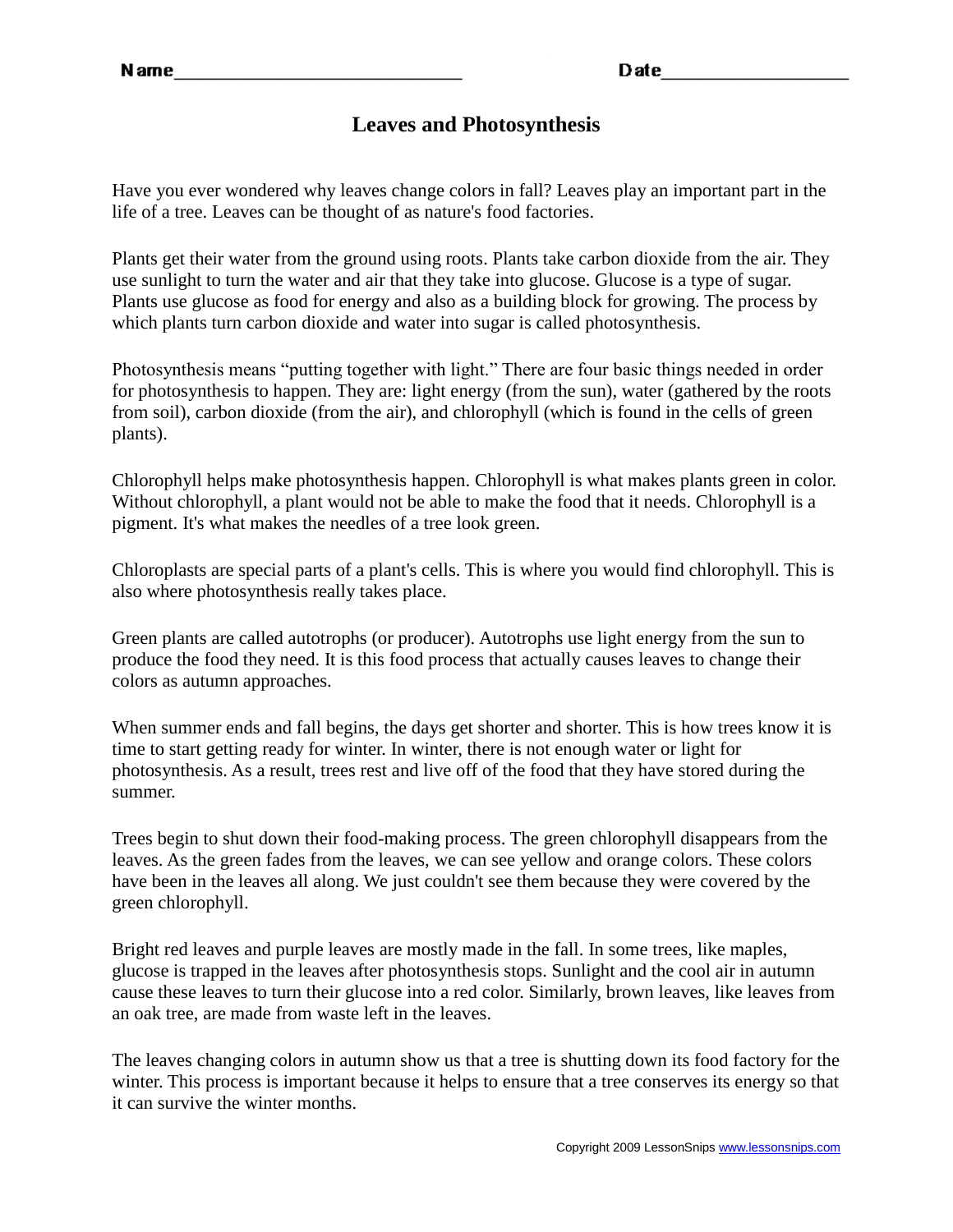# **Leaves and Photosynthesis Questions**

### **Fill In:**

- 1. \_\_\_\_\_\_\_\_\_\_\_\_\_\_\_\_\_\_\_\_\_\_\_ is what makes plants green in color.
- 2. \_\_\_\_\_\_\_\_\_\_\_\_\_\_\_\_\_\_\_ means "putting together with light."
- 3. Green plants are called \_\_\_\_\_\_\_\_\_\_\_\_\_\_\_\_\_.
- 4. Chlorophyll is a  $\_\_\_\_\_\_\_\_\_\_\_\_\_\_\_\_\_\_\_\_$ .
- 5. List the four basic things needed for photosynthesis to happen:

### **True or False:**

\_\_\_\_ 6. Autotrophs use light energy from the sun to produce the food they need.

\_\_\_\_ 7. Without chlorophyll, a plant would still be able to make the food that it needs.

\_\_\_\_\_\_\_\_\_\_\_\_\_\_\_\_\_\_\_\_\_\_\_\_\_\_\_\_\_\_\_\_\_\_\_\_\_\_

\_\_\_\_\_\_\_\_\_\_\_\_\_\_\_\_\_\_\_\_\_\_\_\_\_\_\_\_\_\_\_\_\_\_\_\_\_\_

\_\_\_\_\_\_\_\_\_\_\_\_\_\_\_\_\_\_\_\_\_\_\_\_\_\_\_\_\_\_\_\_\_\_\_\_\_\_

\_\_\_\_\_\_\_\_\_\_\_\_\_\_\_\_\_\_\_\_\_\_\_\_\_\_\_\_\_\_\_\_\_\_\_\_\_\_

| 8. Chloroplasts are special parts of a plant's cells. This is where you would find |  |  |  |
|------------------------------------------------------------------------------------|--|--|--|
| chlorophyll.                                                                       |  |  |  |

\_\_\_\_ 9. When summer ends and fall begins, the days get shorter and shorter.

\_\_\_\_ 10. In some trees, like maples, glucose is trapped in the leaves after photosynthesis stops.

\_\_\_\_ 11. The leaves changing colors in autumn show us that a tree is speeding up its food factory for the winter.

\_\_\_\_ 12. Brown leaves, like leaves from an oak tree, are made from waste left in the leaves.